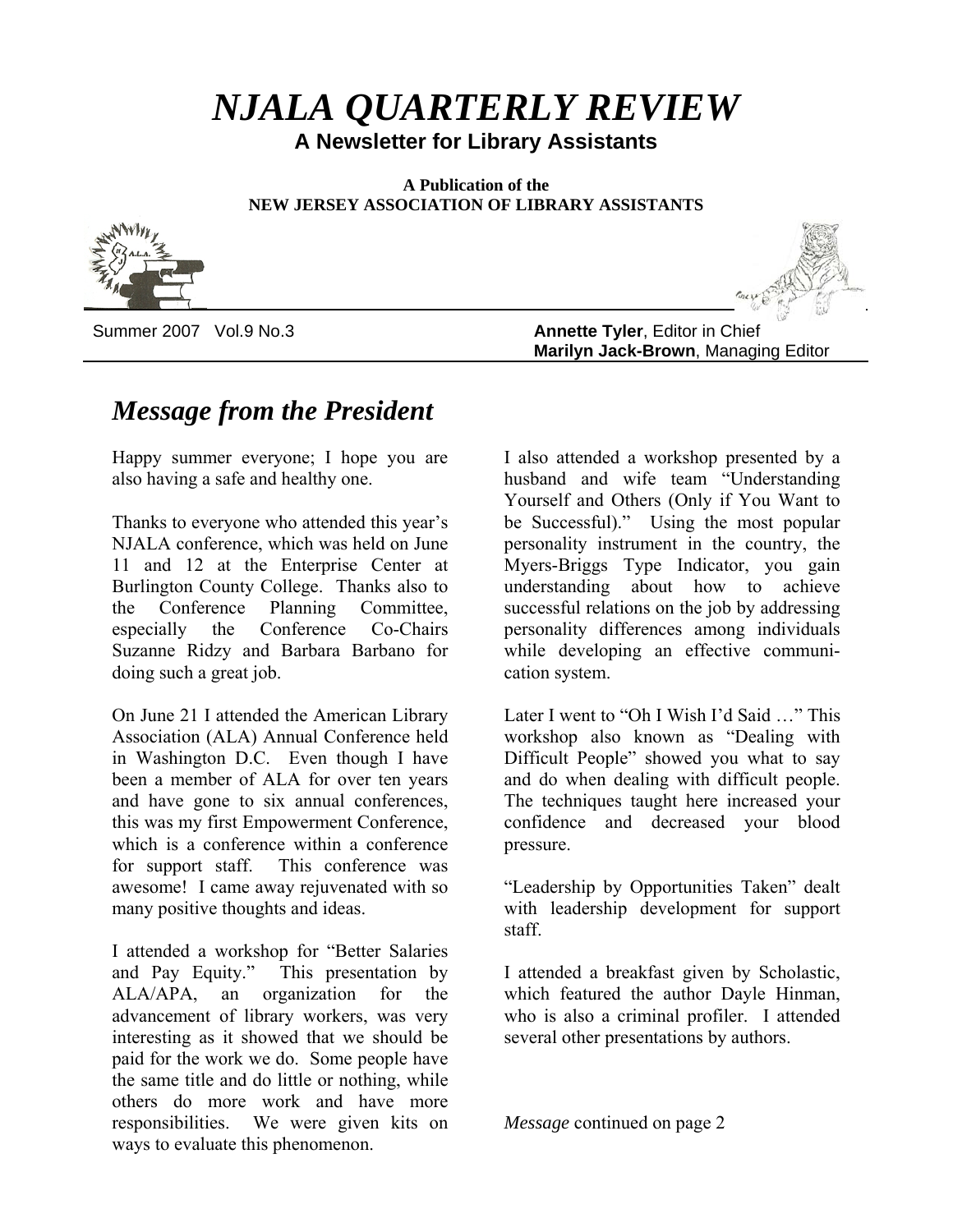#### *Message* continued from page 1

For me the best workshop was "X-TREME Customer Service." Even though I pride myself on being very good at customer service this workshop took me to the next level. It showed me how to become a "customer activist." We learned how to tame the angriest customers and have them say, "WOW, your service was unbelievable. Thank you!"

#### ♦ ♦ ♦

We have lost several committee members due to retirement, so we need new people to help plan next year's conference. If you would like to join the Conference Planning Committee you may contact the Conference Co-Chairs Cathy Lynch, 609-698-0572 and Connie Reese, 732-269-2425 or me, Marilyn Jack-Brown, 973-655-5119.

We also need articles for our newsletter; we would like to know what is happening in your library. Send in your favorite recipe, a poem, or very short story. This is your newsletter, and we want to hear about you.

Enjoy the rest of your summer.

Marilyn Jack-Brown [brownma@mail.montclair.edu](mailto:brownma@mail.montclair.edu)

## ♦ ♦ ♦

## *Winners for Now*

As Chairman of the Honors, Awards, and Scholarship Committee, it was my pleasure to present the Awards at NJALA's 21st Annual Conference.

The winner of the Kehnast Award, the award given to a dedicated library assistant who makes a significant contribution to the profession or to his/her library and actively participates in career development or activities in New Jersey, is Annette Tyler. Annette has been the NJALA Newsletter Editor since 1992 and has done an excellent job. It is only fitting that we honor her. It was unfortunate that this is the first year she was unable to attend the Conference and wasn't present to receive her award.

The winner of the NJALA Recognition Award, the award given to a dedicated Director, Trustee, or Librarian in a New Jersey Library or Libraries who encourages and supports participation in career development or activities for library assistants in New Jersey, is Chung-hei Lone of Montclair State University. She has been very supportive of our current President, Marilyn Jack-Brown, who is beginning her third term as President of NJALA.

The winner of the Rita L. Hilbert Scholarship Award is Gwenn A. Laisie of the Burlington County Library. This scholarship is offered to a library support staff person who would like to pursue any degree or certificate program that enhances work skills. Gwenn is the webmaster of our NJALA website.

Congratulations to all the winners! If you applied for an award, or made a nomination, and did not win, please do not be discouraged. The candidates were all worthy, and the decision was a difficult one, but we can only choose one winner each year. Please apply again in the future.

John Guido East Orange Public Library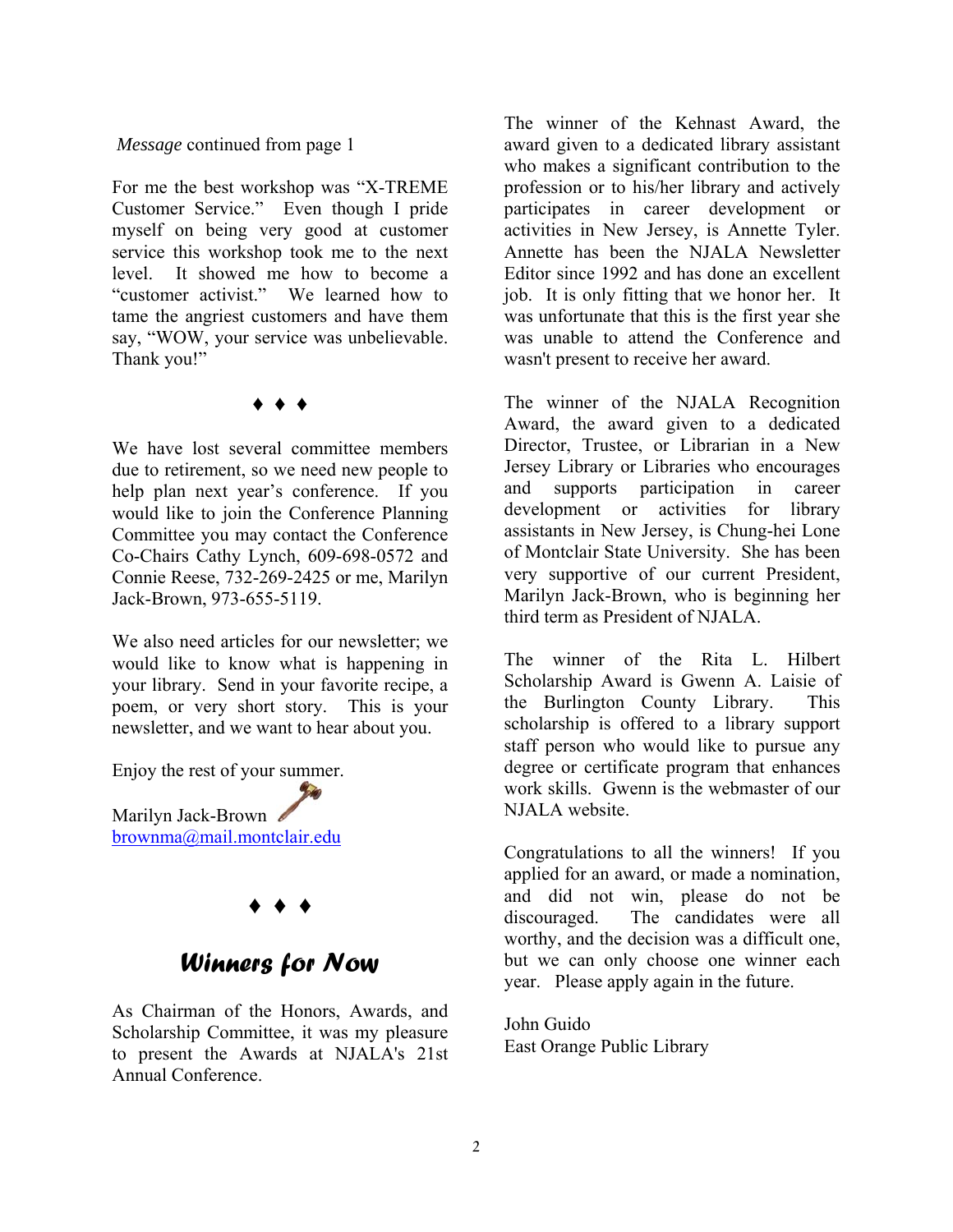#### **In My Life**

Meet Kathy Falco. She is the Immediate



Past President of NJALA and has been a member of the association for 15 years.

For the past 17 years Kathy has lived in Barnegat, NJ with her

husband Mike and daughter Jessica. Jessica is a recent graduate of The College of New Jersey. Kathy enjoys being with her friends, swimming, and traveling.

Before Kathy found her way to library work she was a temporary employee at Bay State Bank, where she processed mortgages. Kathy began working in the Ocean County Library System in 1991. She has worked at several of the system's branches and is currently at the Forked River Branch. She is a Supervising Library Assistant in charge of the circulation desk. Kathy said, "It's only because of the work of those I supervise that makes me a success!!" She added "The library staff are extremely dedicated to their jobs and take pride in their work." The camaraderie among staff and customers makes coming to work everyday enjoyable for Kathy. "If you are ever down the shore drop in and see me!"

During the 15 years Kathy has been a member of NJALA she has only missed one conference. She has been Vice-President, President, and for the past 3 years served as Conference Registration Chair. Kathy remarked, "There are many members on the board, who have been participating for many years and have such knowledge and skills to share that you can not help but learn from them."

One accomplishment Kathy talks about is The Cartwheelers. The Cartwheelers are a book cart drill team and cheerleaders for the library. They have performed at local parades and at an NJALA conference. She got the idea to form the group from a library in Washington State. She contacted a librarian there, who gave her the tools needed to start a team in Ocean County. Call Kathy if you would like information about starting your own team.

Beverly Porter, Retired Somerset County Library, Bridgewater Branch



#### *Meet the Winners*

Kehnast Award winner Annette Tyler has been employed by the Morristown and Morris Township Public Library since 1985. Before this time she worked at libraries in New York state and in Illinois. For the last 19 years Annette has worked in the Local History and Genealogy Department, which recently had a name change; it is now known as the North Jersey History and Genealogy Center.

Annette was born with a red proofreading pen in her hand! For more information about our newsletter editor please read "Up Close and Personal" in the summer 2004 Vol. 6 No. 2 issue of the *NJALA Quarterly Review*. This column is now known as "In My Life."

NJALA Recognition Award winner, Chunghei Lone has worked as a cataloging librarian at Montclair State University's Harry A. Sprague Library for over 20 years.

*Meet* continued on page 4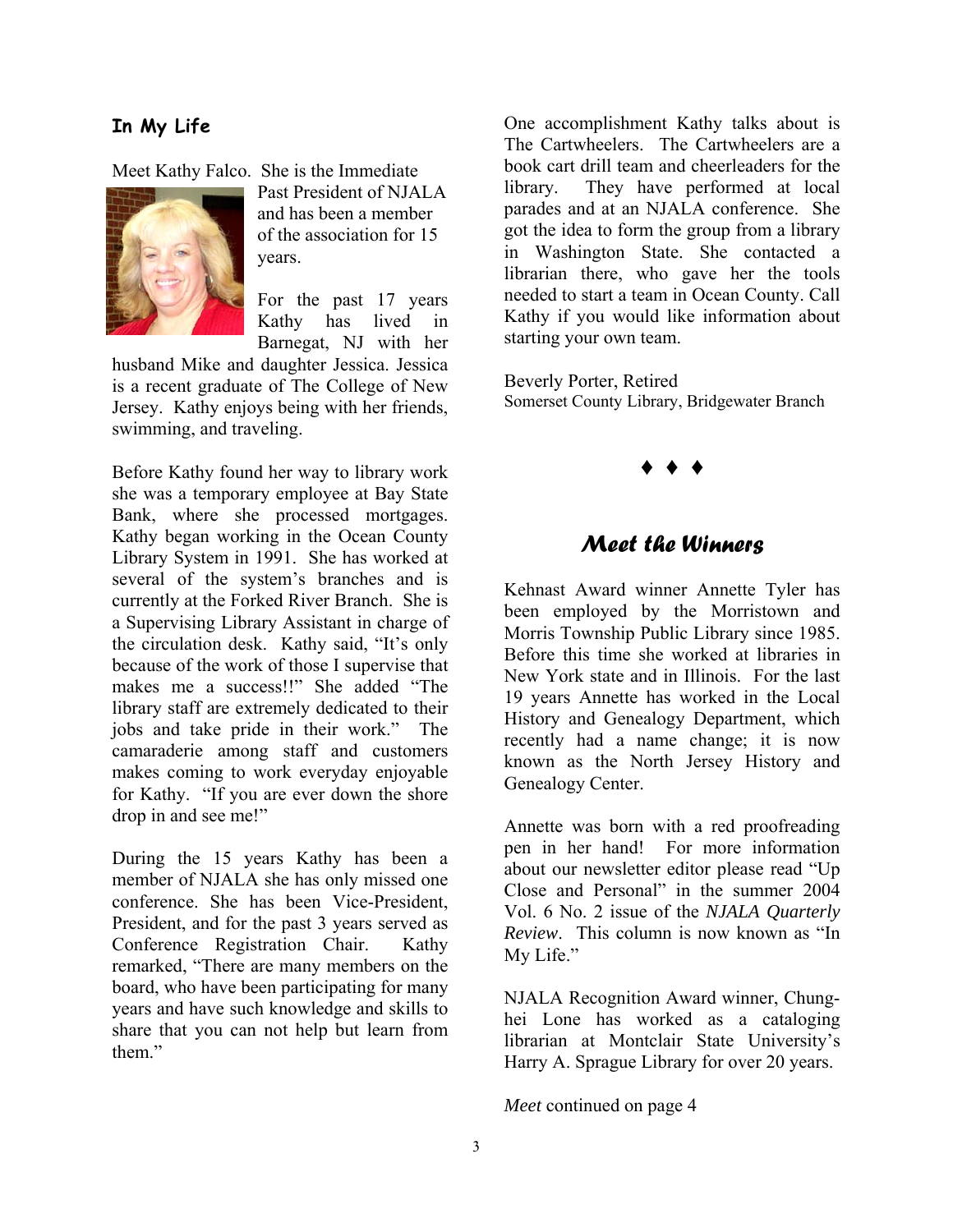#### *Meet* continued from page 3

She has been Acting Department Head of the Multi-Media Resources Department for over two years. Chung-hei is very supportive of her staff in outside programs and in their plans for further career development and has been very instrumental in Marilyn Jack-Brown's continued involvement in NJALA.

The winner of the Rita L. Hilbert Scholarship Award is Gwenn A. Laisie of the Burlington County Library; she applied for the scholarship in order to take an online course in XHTML/CSS – The Joy of Code, available at a discounted rate through the South Jersey Regional Library Cooperative (JRLC). Gwenn is the webmaster for the NJALA website and wants to improve her web editing skills. She decided that with guided instruction she would be certain to set aside some time each week to work on this task. While she was wondering about covering the cost of the course she received information about the Rita L. Hilbert Scholarship.

Gwenn has been employed by the Burlington County Library System since 1979 and has enjoyed working at the Pinelands Branch and at the Evesham Branch in the Interlibrary Loan Department, as Circulation supervisor at the Headquarters location, as Automation assistant (part time while Circulation supervisor), as the Interlibrary Loan Department supervisor (and part time Automation assistant), as an Automation assistant (full-time), and finally as the Integrated Library System Manager (Horizon). She has worked at every branch and member library in the system at one time or another, training and preparing staff for converting to the automated system. Her career has been diverse and continues to be

interesting. When her job seems to be getting too lackluster she makes sure to volunteer for some extra activity on a committee.

On a personal note Gwenn loves to cook, read cookbooks, and try out new recipes. She also enjoys gardening and always plants a few herbs to add to her experiments. When spring arrives she loves to get out in the yard, start clearing, weeding, and getting it all ready and looking perfect for the deer to come and feast! Gwenn enjoys feeding the birds and watching them while she sits and has breakfast. She appreciates relaxing at home with her eleven year old "puppy" Phoebe and her foundling cat Gyp. Together they share a house in the woods, on the creek in a floodplain, and there's always an adventure awaiting, either animal or weather related.

#### ♦ ♦ ♦

#### Congratulations Madel!

Madel Tisi, Circulation Supervisor at George T. Potter Library, Ramapo College of New Jersey, and an MLIS graduate student at Rutgers University, received the American Library Association (ALA) Spectrum Scholar Award and the Turock



Family Endowed Scholarship during the award ceremony at Rutgers University on May 15, 2007. With Madel is Dr. Betty J. Turock, Professor Emeritus, School of Communication, Information and Library Studies, Rutgers University.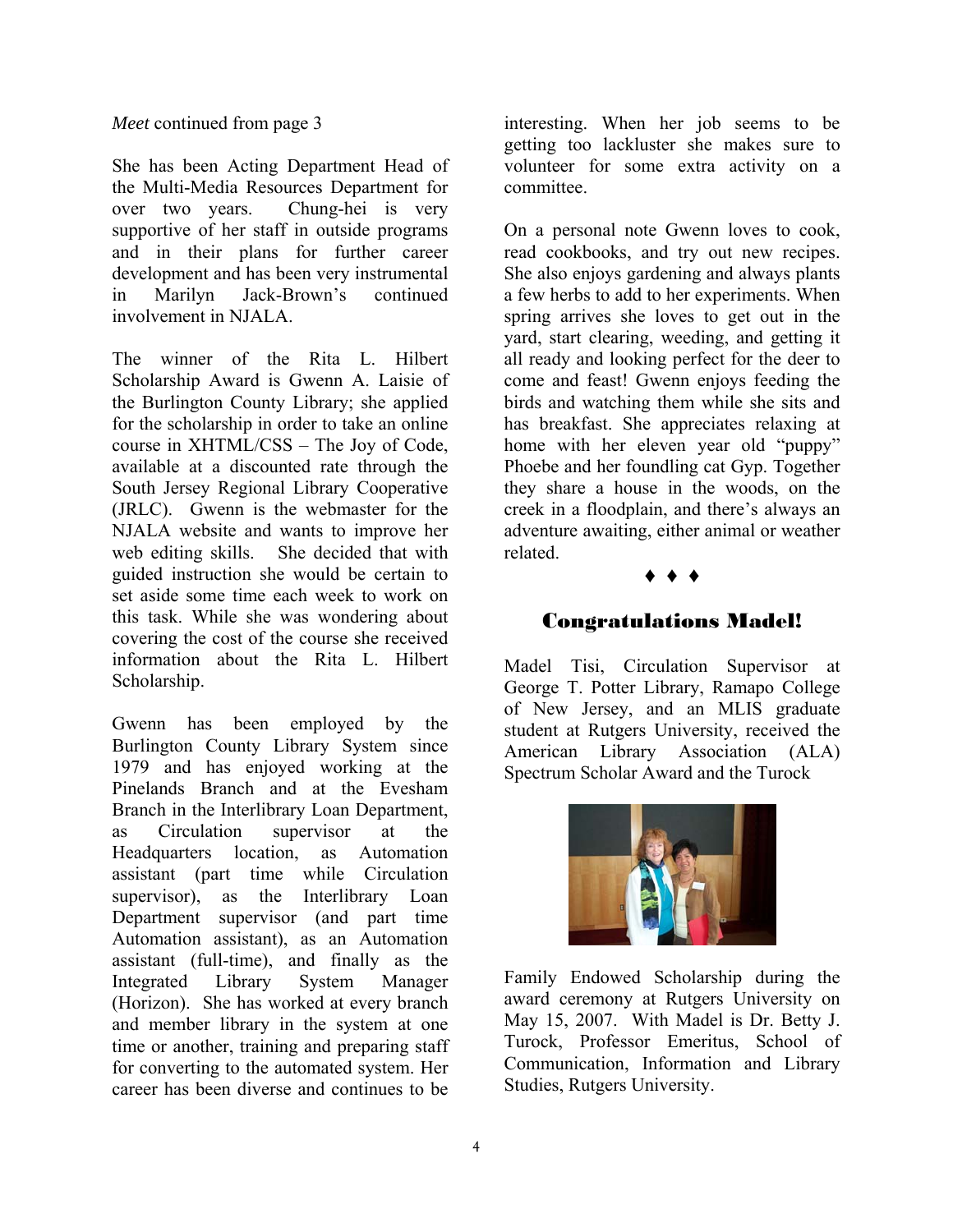#### *One Way to Beat the Heat*

The Atlantic City Free Public Library holds an annual end-of-summer customer appreciation day. Luau @ the Library includes games for children, live entertainment, movie showings, free giveaways, and great prizes. Besides having a great time library members are granted a one-day amnesty on fines with up to \$3 per item vaived when the overdue materials are returned. For more information check [www.acfpl.or](http://www.acfpl.or/) or call 609-345-2269, extension 3112.

### ♦ ♦ ♦

#### **Lazy, Hazy, Crazy Days of Summer**

At academic libraries, we are all busy trying to get our summer projects completed before the Fall Semester begins, and we don't have a minute to do anything other than react to student, faculty, and staffing needs. Returning reserve items to faculty, shelf reading, and shifting can take up a major portion of our day.

It is also a time for communicating with staff on the goals we want to set for ourselves in the coming year, including particular areas of interests and trends among the library borrowers. We are reviewing student workers and assessing staffing gaps within our work week, especially during the historic vacation and flex time periods of summer.

Burlington County Community College Library also serves the public, which has access to our collections and services. This summer we are adding a service we hope will benefit less fortunate members of our community.

We are participating with the Catholic Charities in a "Bagging Summer Hunger" campaign, to collect food for bag breakfasts and lunches for area children. When children get out of school for approximately 10 weeks during the summer, a percentage of them are faced with not eating a healthy and nutritional breakfast and/or lunch. During the school year, the safety net is the public school system, but during the summer, the children are left to their own devices.

We are kicking off our summer food drive and ask our borrowers to bring in a can or box of food for each \$5.00 in fines they have accrued. Lost books, of course, must be returned, but we will waive fines. We had great success last year with our food drive; people brought in supplies even if they didn't have fines. We anticipate the same outpouring of generosity from our community again this year.

Michelle Heinert

Burlington County Community College Library

♦ ♦ ♦



for the next

# *NJALA Quarterly*

# *Review*

# is October 2, 2007.

Feel free to send your articles or other information anytime before this date.

#### *NJALA Quarterly Review*

Editor Annette Tyler Morristown & Morris Township Public Library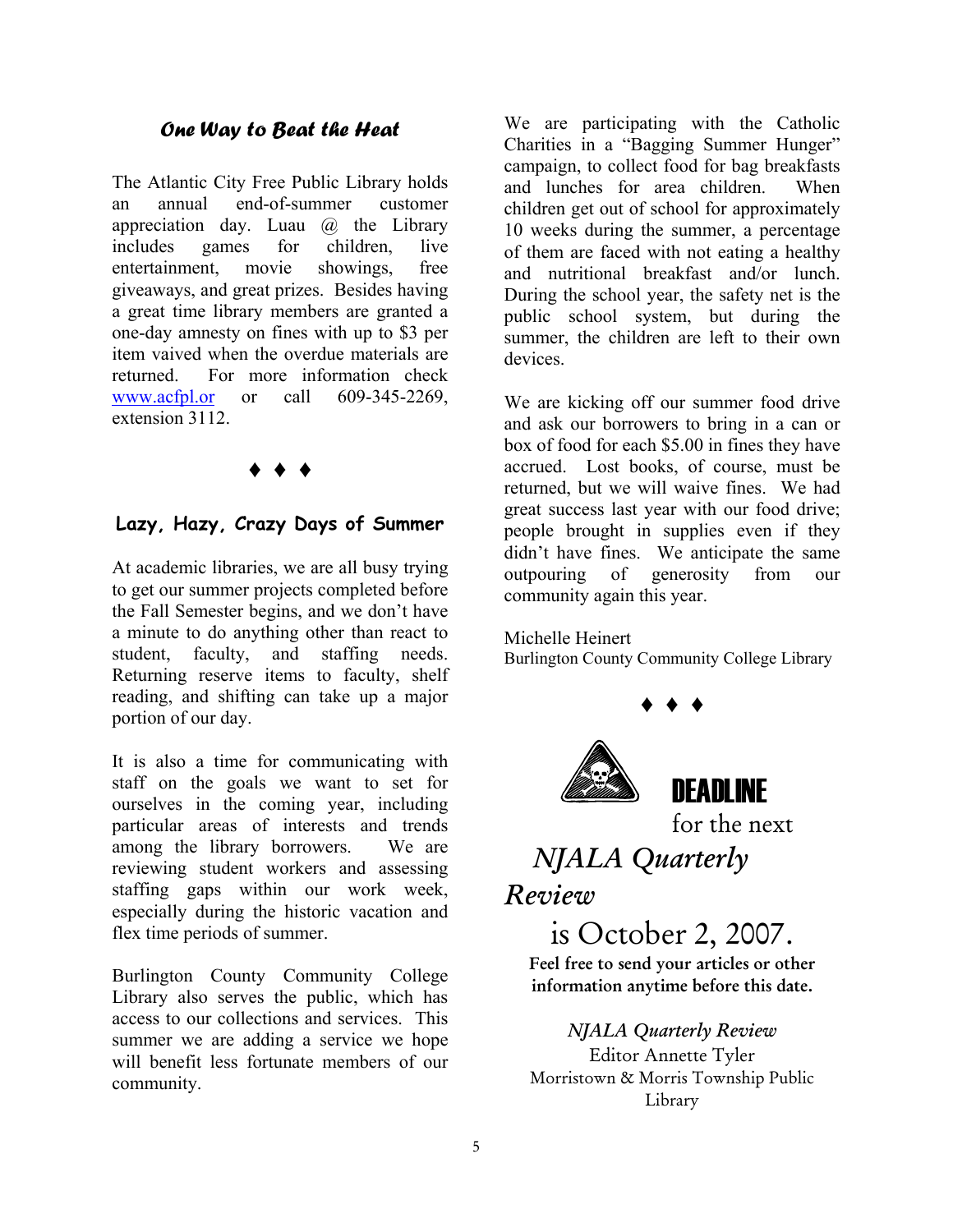1 Miller Road, Morristown NJ 07960 973-538-3473 FAX 973-267-4064 E-mail: [tyler@main.morris.org](mailto:tyler@main.morris.org)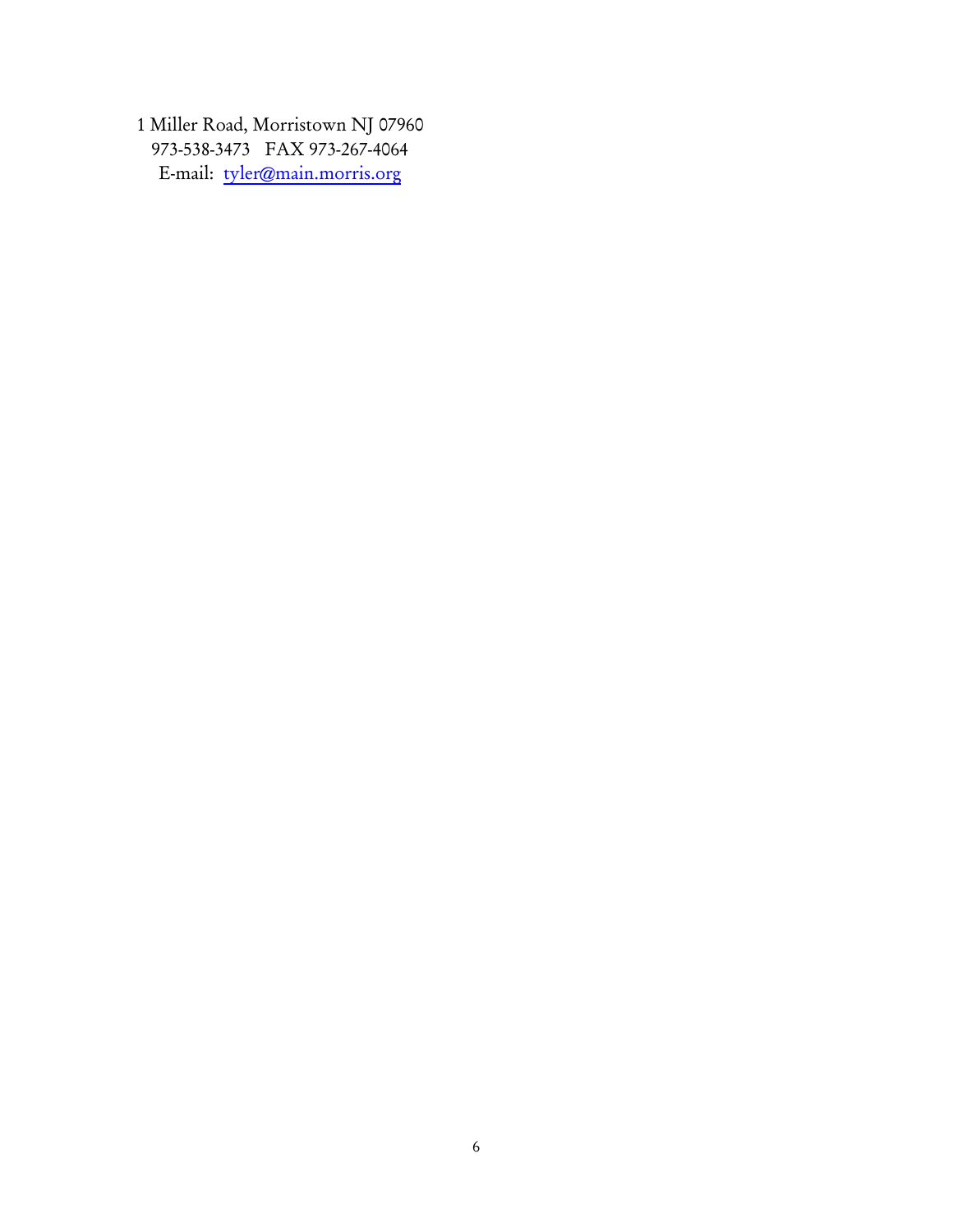#### Time to Pat Ourselves on the Back

The 21<sup>st</sup> Annual Conference went off without a hitch! We stressed about it during the year, but in the end it was a true team effort and a great success thanks to the entire conference planning committee.

We had lots of happy attendees and presenters. The classes were informative and varied. In all, there were 17 programs ranging from a Deans' Panel, hands-on Excel training, Digital Photography Basics, Children's and Teen's programming, and the very participative Sensitivity to Older Adults. Program presenters were very pleased with the well-equipped classrooms and attentive Enterprise Center staff.

Our keynote speakers this year were exceptional. On Monday we enjoyed meeting Carol Higgins Clark, who was warm and down to earth and welcomed audience questions. On Tuesday it was nice to see and meet old friends when Rita Hilbert and Paul Pattwell entertained us with antidotes and memories from the formative years of NJALA.

The Enterprise Center at Burlington County College in Mount Laurel is an excellent venue, boasting a comfortable, all-inclusive environment, helpful staff, and food that is both delicious and plentiful.

We encourage anyone who has not attended the NJALA Annual Conference to look forward to next June and make plans to join us for one or both days at the Enterprise Center. We also hope to welcome back past attendees.

Thanks again to everyone who made this year's Conference a huge success!

The following are some comments from the conference attendee's surveys:

The most valuable part of this conference was:

**\***Both classes were helpful, and I will use the information at my job.

Meeting new people

Meeting and connecting with other library assistants…great facility too

\*Tuesday's keynote speaker, because this is where you hear inspiring true life accomplishments; it encourages you to continue your education.

I really enjoyed Carol Higgins Clark. She did a great job and was very interesting. I also loved the Children's programming.

The entire conference was valuable and beneficial to all.

 $\cdot$ I thought the day was a great opportunity for staff learning. The programs offered were relevant and interesting; the day was well-organized, and the facilities were wonderful.

\*Our staff had a very positive experience. And the food was good too!

 $\cdot \cdot$ I appreciated the chance to be a presenter at this event.

**\***Thank you for asking both of us to present at NJALA. We had two wonderful sessions filled with lots of great discussion. In addition, a number of people would like us to visit their libraries also!

This was one of the best I ever attended!

It's to the advantage of all paraprofessional support staff to attend the Conference to meet co-workers from libraries throughout the state. It also enables them to expand their knowledge by attending the many programs offered at the conference.

Suzanne Ridzy and Barbara Barbano Somerset County Library System Conference Co-Chairs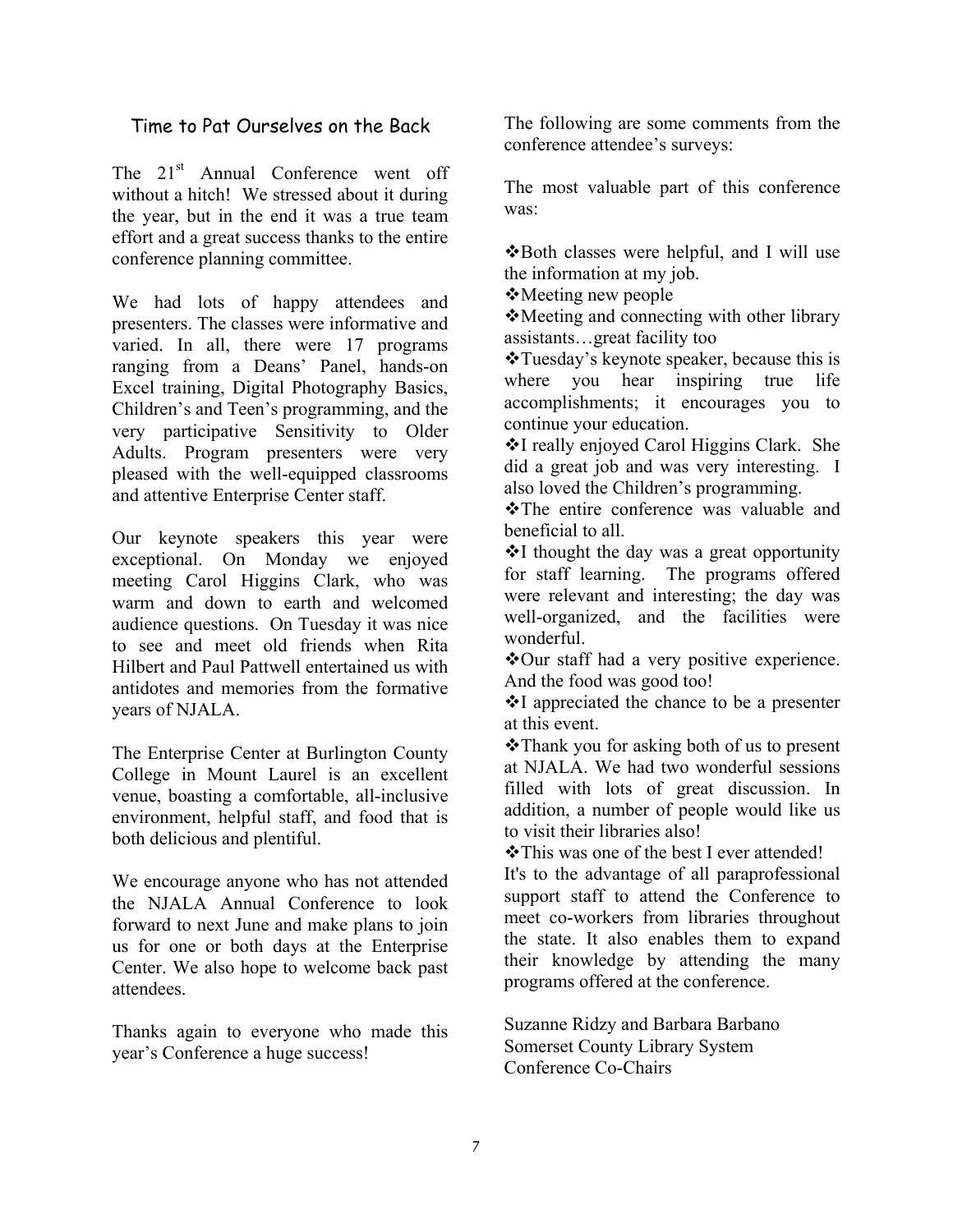#### **The Official Results**

The ballots for the New Jersey have been turned in and counted.

Barbara Ward is our new Vice President/President Elect. Barbara is the Supervisor of Interlibrary Loan at the Walsh Library at Seton Hall University. She has been working for Seton Hall since 1993 and has been active in NJALA since 2003. Barbara has been Vice President and President before and helped out wherever she could.

Anita Kosinski has been elected to the position of Liaison. She has been working in the library field for 34 years; her places of employment include the Carnegie Library of Pittsburgh PA, the Plainfield (N.J.) Library, the Scranton (PA) Public Library, the Raritan Valley (NJ) Community College Library, the Somerville (NJ) Public Library, and the Somerset County (NJ) Public Library, where she is currently. She has worked in every department of the library from Acquisitions to Periodicals. She has been actively involved in NJALA for 14 years and has been President twice, Conference Chair three times, and Corresponding Secretary. Anita has recently been elected to the Library Support Staff Interest Round Table (LSSIRT) section of the American Library Association.

Heather Rivera has been re-elected as Membership Secretary. She is Supervising Library Assistant in charge of Children's Services at the North End Branch of the Newark Public Library. Heather has been a member of and an active participant in NJALA for 21 years. She has been a member of the Executive Council for all that time, holding several positions including President.

Our new Corresponding Secretary is Suzanne Ridzy. Suzanne has been employed by the Somerset County Library System since 1994. Currently she is Head of Circulation at the Mary Jacobs Branch in Rocky Hill NJ. She has been a member of NJALA for five years and was Conference Co-Chair for 2007. She welcomes the opportunity that NJALA affords to meet other library para-professionals from around the state and to share challenges and joys that they all encounter in their careers.

Ellen Brewer has been re-elected as NJALA Treasurer. She has worked at the Ocean County Library since 1987 and has been a member of NJALA since 1989. Ellen has held the position of President, Conference Chair, Corresponding Secretary, and has been a member of the Conference Planning Committee for 16 years.

## ♦ ♦ ♦

# Tut Arrives at Mary Jacobs Branch

The overnight book drop at the Mary Jacobs Branch of the Somerset County Library System rendered a surprise one recent



morning when none other than King Tut's sarcophagus turned up. The lid of the sarcophagus was in one book drop, while the bottom was in another, and believe it or not, a cotton-wrapped stick

figure mummy was in a third! We suppose his former owner didn't want to risk breaking the treasure by having the pieces fall on each other.

Suzanne Ridzi Somerset County Library System